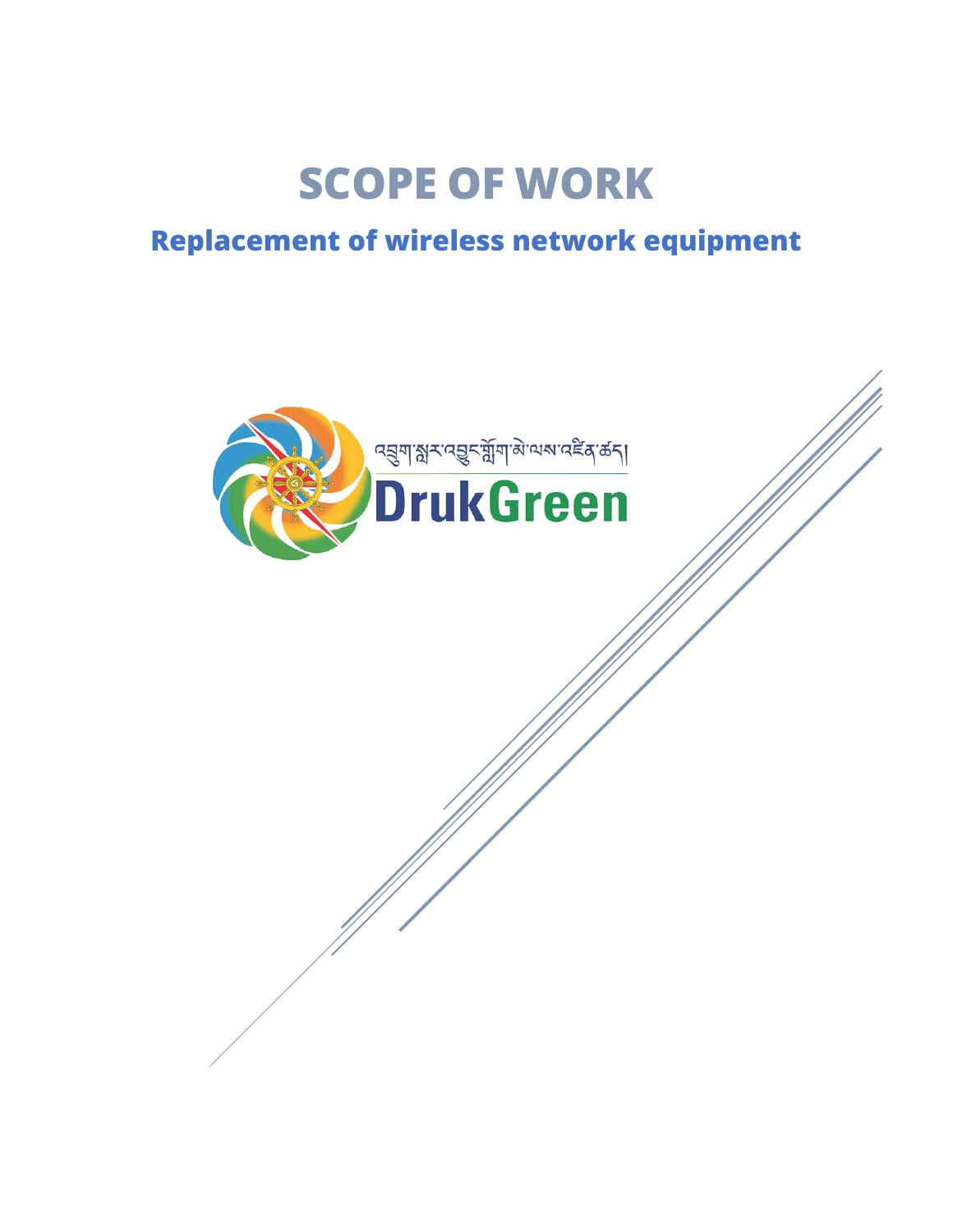

# naan หลัง หลัง หลัง หลัง หลัง หลัง หลัง<br>Druk Green Power Corporation Limited<br>(a dhi company)



### **Contents**

#### Contents

| 3.2. |  |
|------|--|
| 3.3. |  |
| 3.4. |  |
|      |  |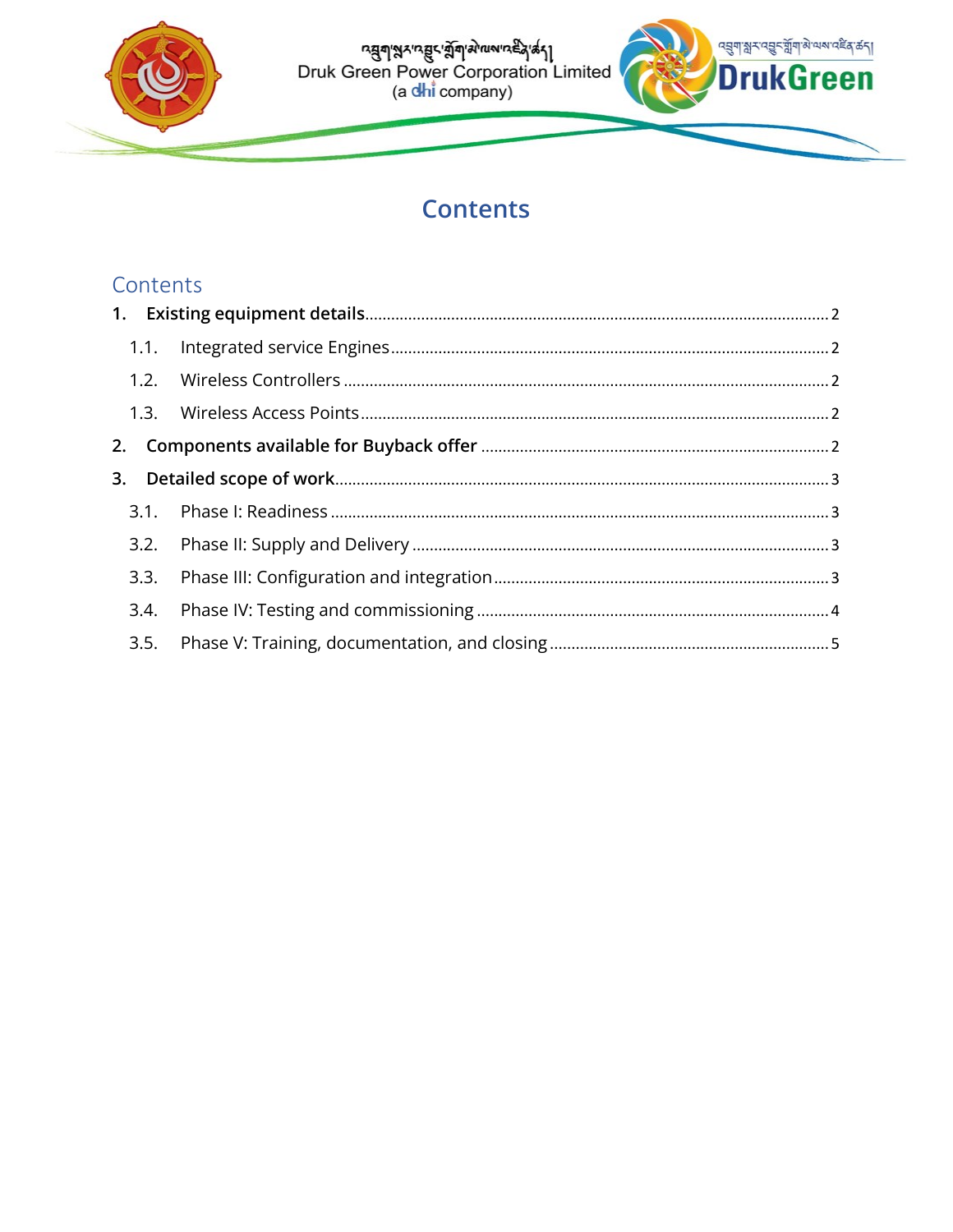



#### <span id="page-2-0"></span>**1. Existing equipment details**

#### 1.1. Integrated service Engines

<span id="page-2-1"></span>Following are the details of the Integrated Service Engines (ISE) installed in DGPC:

| гари т. 1512 ретмонтасциим |        |             |             |             |             |             |
|----------------------------|--------|-------------|-------------|-------------|-------------|-------------|
| Item                       |        | CO          | <b>BHP</b>  | <b>CHP</b>  | <b>KHP</b>  | THP         |
| ISE Server Model           |        | SNS 3415-K9 | SNS 3415-K9 | SNS 3415-K9 | SNS 3415-K9 | SNS 3415-K9 |
| <b>Operating</b>           | System | Version:    | Version:    | Version:    | Version:    | Version:    |
| version                    |        | 1.4.0.253   | 1.4.0.253   | 1.4.0.253   | 1.4.0.253   | 1.4.0.253   |

#### *Table 1: ISE version details*

#### 1.2. Wireless Controllers

<span id="page-2-2"></span>There are two Wireless Controllers (WLC). Both are installed in the Corporate office. One caters to Corporate Office access points and the other is for all the plants' access points. This WLC is integrated with ISE and Active Directory for authentication.

#### *Table 2: WCL information*

| ltem                                   | Location         | Model                    |
|----------------------------------------|------------------|--------------------------|
| Wireless Access Point Controller (WLC) | Corporate Office | AIR CT2504 v8.0.140.1    |
|                                        |                  | and AIR CT2504 v8.2.11.0 |

#### 1.3. Wireless Access Points

<span id="page-2-3"></span>DGPC employees access the internet over both wireless and wired connectivity. The Access Point used at the moment for accessing any internal application and internet is as follows: Access points are integrated with two WLC mentioned above for CO and Plants. Further, it is also integrated with ISE and AD.

*Table 3: Current Access Point details*

| Item          | CO      | <b>BHP</b>      | <b>CHP</b> | <b>KHP</b> | <b>THP</b>         | <b>MMD</b> |
|---------------|---------|-----------------|------------|------------|--------------------|------------|
| <b>Access</b> | AIR     | AIR AP17021 and | <b>AIR</b> | <b>AIR</b> | AIR AP17021<br>and | <b>AIR</b> |
| <b>Point</b>  | AP17021 | AIR AP1832L-H   | AP17021    | AP17021    | AIR AP1832L-D      | AP17021    |
| Model         | only    |                 |            |            |                    |            |
|               |         |                 |            |            |                    |            |

#### <span id="page-2-4"></span>**2. Components available for Buyback offer**

The following Cisco equipment are available in DPGC which are required to be taken back by the firm through a buy back offer. The buyback offer should be provided for all this equipment and included in the quotation with a reduction of a certain percentage (%) on the overall cost of the tender.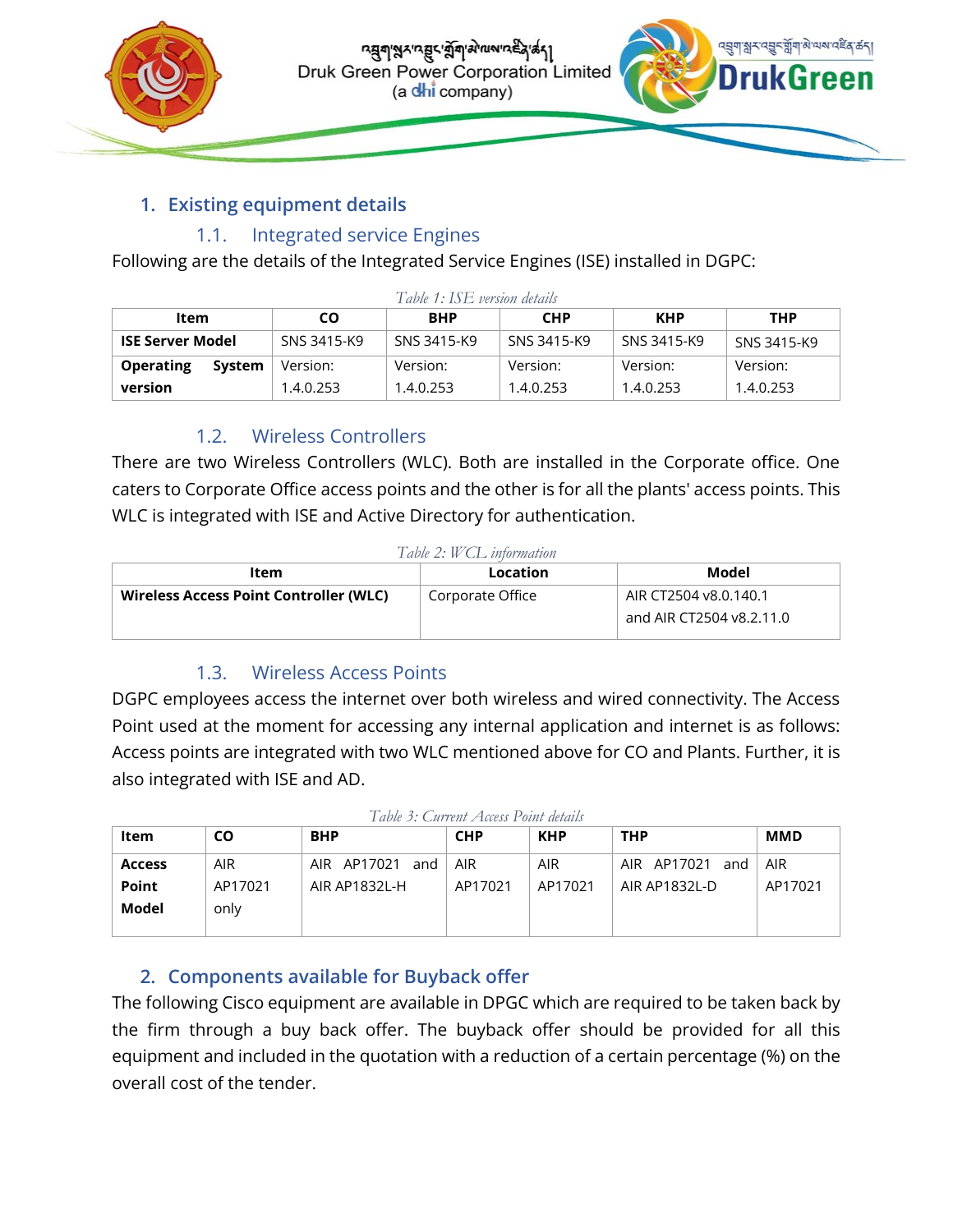



| Table 4: Items for buyback options |                         |              |                          |  |
|------------------------------------|-------------------------|--------------|--------------------------|--|
| <b>SN</b>                          | Equipment               | Quantity     | <b>Access Point</b>      |  |
|                                    | Wireless Lan Controller | $\mathbf{P}$ | AIR CT2504 v8.0.140.1    |  |
|                                    |                         |              | and AIR CT2504 v8.2.11.0 |  |
| ◠                                  | <b>Access Point</b>     | 69           | AIR AP17021              |  |
| 3                                  | <b>ISE</b>              |              | SNS 3415-K9              |  |

#### <span id="page-3-0"></span>**3. Detailed scope of work**

<span id="page-3-1"></span>The scope of work that the firm should carry out includes but not limited to:

#### 3.1. Phase I: Readiness

- i) The firm should introduce the project team as proposed to DGPC and discuss with the DGPC ICT Team and should study the existing setup of DGPC in detail.
- ii) The firm should make a site visit to CO and at least 1 plant location.
- iii) The firm should submit a detailed work plan based on the site visits and it should be accepted by DGPC.

#### <span id="page-3-2"></span>3.2. Phase II: Supply and Delivery

- i) The firm should supply and deliver all the items exactly as per the BoQ and during the delivery of the items, the firm should hand over the items in detail including any licensed copy, and get verified by both the firm and DGPC team. The document should be signed for future record
- ii) In case of any issues arising due to unforeseen calamities and including any kind of delays should be immediately reported to the DGPC project team in writing for record
- iii) The firm should update and report to the DGPC team on the work progress status every week on the agreed day and time

#### <span id="page-3-3"></span>3.3. Phase III: Configuration and integration

- i) Right after the supply and delivery of the items, the firm should immediately start the installation and configuration of the equipment. It is recommended that the firm may comprise of more than one team and dispatch to other locations and carry out the works simultaneously to speed up and complete within project timeline. The geographical locations include all the plant locations of DGPC.
- ii) The firm should supply and configure the following: servers with VM, configuration of latest stable version of ISE OS and license, the configuration of WLC and APs.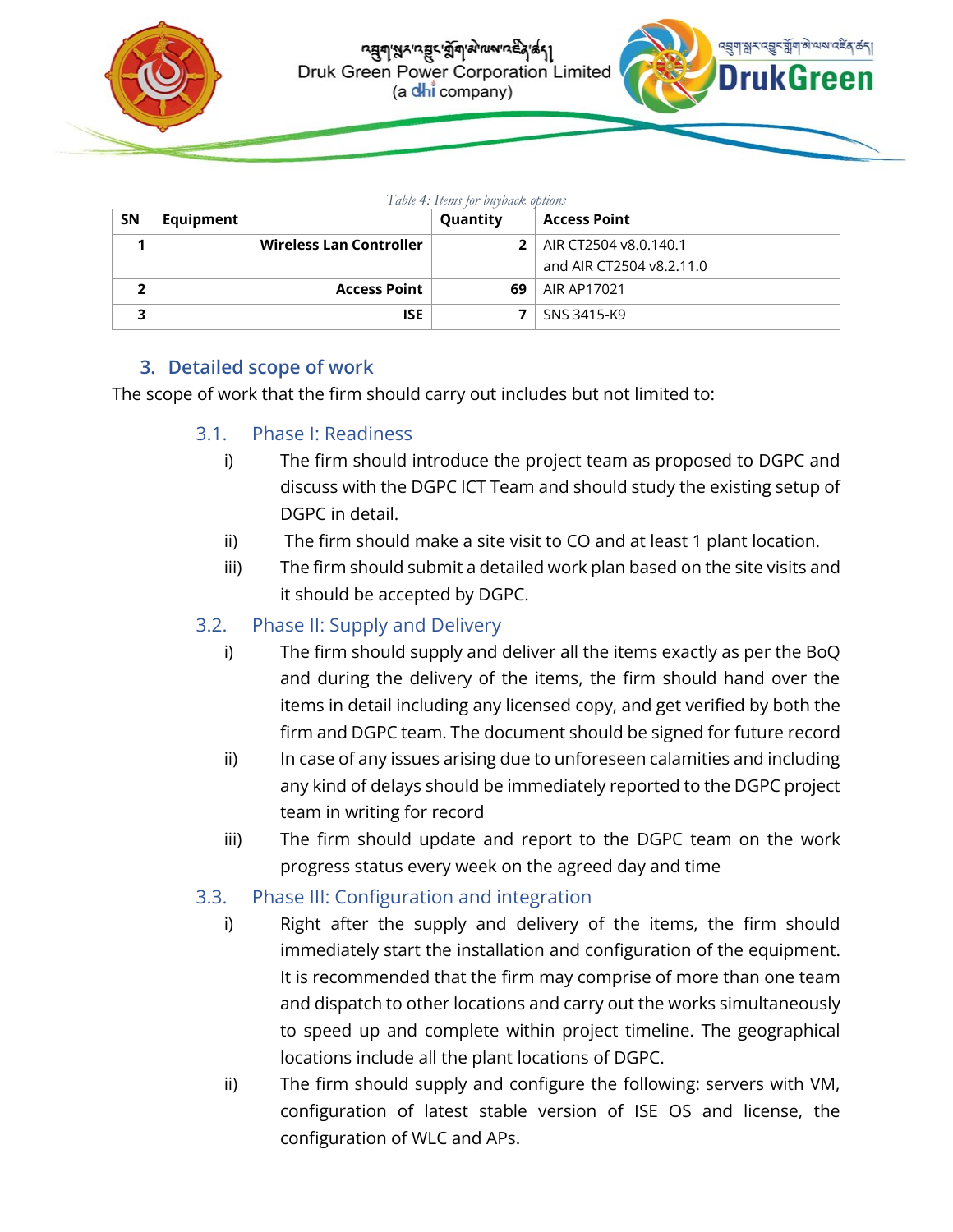



- iii) The firm should carry out the configuration of virtual machines and the WLC virtual appliances and ISE appliance must be deployed.
- iv) After configuration, the firm should ensure that existing integrated systems such as AD, network connectivity, SharePoint applications are not disturbed by the project implementation and should be working seamlessly with the new systems.
- v) Any additional configuration in a core network like switches, firewalls, and other existing network equipment and requirement of any additional equipment if arises to integrate the system should be borne and carried out by the firm itself
- vi) Reconfiguration and integration of the existing wireless infrastructure of DGPC with minimum downtime.
- vii) The configuration of the WLC and APs should also include the configuration of the recently acquired AP 1800 series (approx. 25 numbers) currently existing at DGPC with the new WLC.
- viii) Wireless APs should be configured and physically installed at the various locations of DGPC, namely CO, BHP, CHP, KHP, THP, and MMD. The placement of the APs should be at the existing locations of the old APs to be replaced.
- ix) Any issues that the form may be faced during this phase should be reported to the project manager in writing.
- x) For installation of ISE and WLC at Corporate Office, DGPC will provide the server and VMs. The bidder is required to install and configure the provided server and make optimal use of the serer and vm to install ISE and WLC at CO.

#### <span id="page-4-0"></span>3.4. Phase IV: Testing and commissioning

- i) The firm should do testing of all the installed systems mentioned above in each location
- ii) Some of the testing modalities that must be applied and not limited to as follows:

| $SI. \#$ | <b>Parameters</b>       | <b>Description</b>                                                          |  |  |
|----------|-------------------------|-----------------------------------------------------------------------------|--|--|
| 1.       | <b>Asset Visibility</b> | with complete visibility and control over who and what is on the network    |  |  |
|          |                         | consistently, across wireless, wired, and VPN connections.                  |  |  |
| 2.       | <b>Secure Wired</b>     | with authentication protocols to provide network devices and endpoints with |  |  |
|          | <b>Access</b>           | secure wired network access.                                                |  |  |
|          |                         |                                                                             |  |  |